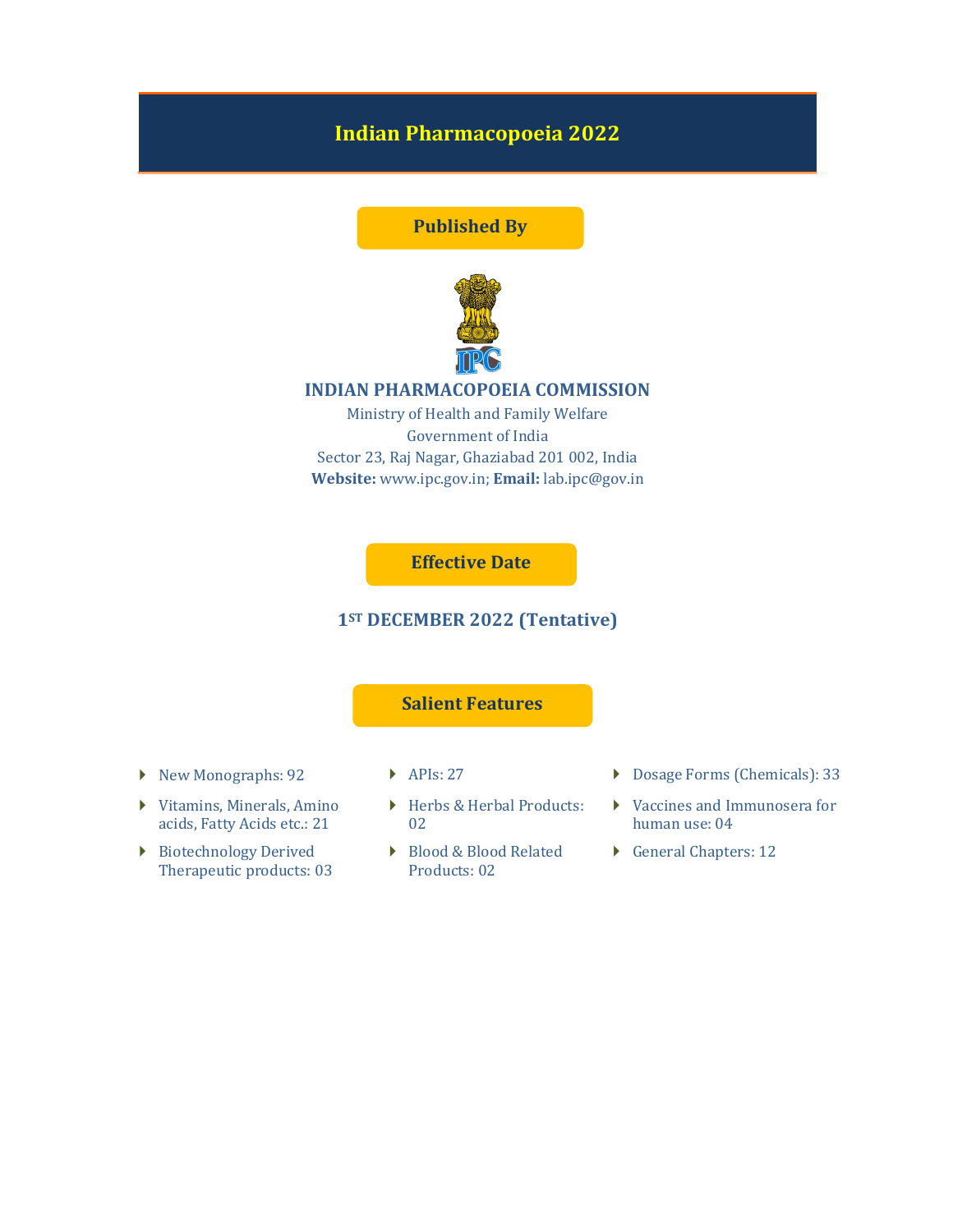## Additions

#### Chemicals

- 1. 2-Deoxy-D-Glucose
- 2. 2-Deoxy-D-Glucose Sachet
- 3. Amifostine
- 4. Amifostine for Injection
- 5. Amlodipine and Valsartan Tablets
- 6. Apremilast
- 7. Apremilast Tablets
- 8. Aprotinin Injection
- 9. Azithromycin Eye Drops
- 10. Bosutinib
- 11. Bosutinib Tablets
- 12. Brivaracetam
- 13. Brivaracetam Tablets
- 14. Ceftriaxone and Sulbactam for Injection
- 15. Desogestrel
- 16. Desogestrel and Ethinyl Estradiol Tablets
- 17. Dextran 1
- 18. Dextran 40
- 19. Dextran 70
- 20. Dextropropoxyphene Hydrochloride and Paracetamol Tablets
- 21. Diclofenac Potassium
- 22. Diclofenac Potassium Tablets
- 23. Epalrestat
- 24. Epalrestat Tablets
- 25. Estradiol Hemihydrate
- 26. Ethyl Acetate
- 27. Ethynodiol Diacetate
- 28. Ethynodiol Diacetate and Ethinyl Estradiol Tablets
- 29. Fexofenadine Hydrochloride and Pseudoephedrine Hydrochloride Prolonged-release Tablets
- 30. Glipizide and Metformin Tablets

## Vitamins, Minerals, Amino Acids, Fatty Acids etc.

- 1. Oil- Soluble Vitamins Capsules
- 2. Oil- Soluble Vitamins Oral Solution
- 3. Oil- Soluble Vitamins Tablets
- 4. Water-Soluble Vitamins Capsules
- 5. Water-Soluble Vitamins Tablets
- 6. Alpha Lipoic Acid
- 7. Biotin
- 8. Calcium Citrate Malate
- 9. Chromium Picolinate
- 10. Copper Gluconate
- 11. Glutamic Acid

## Herbs and Herbal Products

1. Chitrak 2. Siris

- 31. Itraconazole
- 32. Lenvatinib Mesylate
- 33. Lenvatinib Capsules
- 34. Mesna Tablets
- 35. Oxetacaine
- 36. Polymyxin B Sulphate
- 37. Polymyxin B for Injection
- 38. Prasugrel and Aspirin Gastro-resistant Capsules
- 39. Repaglinide and Voglibose Tablets
- 40. Ribavirin Capsules
- 41. Risperidone Syrup
- 42. Rocuronium Bromide
- 43. Rocuronium Injection
- 44. Sodium Starch Glycolate (Type B)
- 45. Sofosbuvir
- 46. Sofosbuvir and Daclatasvir Tablets
- 47. Sofosbuvir Tablets
- 48. Sugar Spheres
- 49. Tofacitinib Citrate
- 50. Tofacitinib Tablets
- 51. Trazodone Hydrochloride
- 52. Trazodone Tablets
- 53. Teneligliptin and Metformin Hydrochloride Prolonged-release Tablets
- 54. Triamterene and Hydrochlorothiazide Tablets
- 55. Valacyclovir Hydrochloride
- 56. Valacyclovir Tablets
- 57. Valganciclovir Hydrochloride
- 58. Valganciclovir Tablets
- 59. Vildagliptin and Metformin Tablets
- 60. Zanamivir
- 12. Inositol
- 13. Lutein
- 14. Lysine Hydrochloride
- 15. Phenylalanine
- 16. Selenomethionine
- 17. Selenious Acid
- 18. Threonine
- 19. Tryptophan
- 20. Valine
- 21. Zinc Citrate
-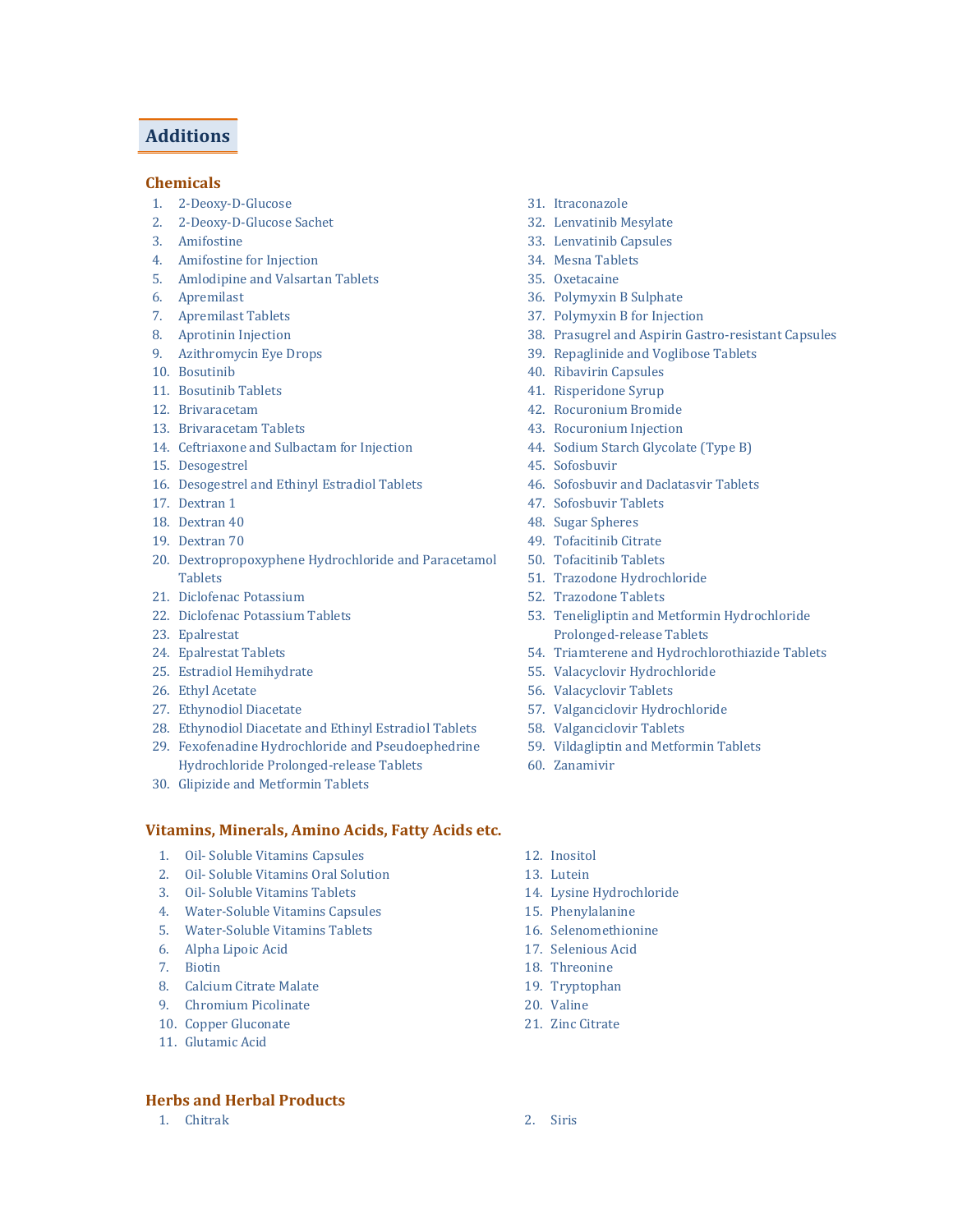### Vaccines and Immunosera for Human Use

- 1. Diphtheria, Tetanus, Acellular Pertussis, Hepatitis B, Inactivated Poliomyelitis and Haemophilus Influenzae Type b Conjugate Vaccine Adsorbed
- 2. Meningococcal Group A, C, W135 and Y Conjugate Vaccine

## Blood and Blood Related Products

1. Anti-D Blend (IgM + IgG) Monoclonal Reagents

## Biotechnology Derived Therapeutic Products

- 1. Rituximab
- 2. Rituximab Injection
- 3. Diphtheria, Tetanus, Pertussis (Whole cell), Hepatitis B, Inactivated Poliomyelitis and Haemophilus Influenzae Type b Conjugate Vaccine Adsorbed
- 4. Bivalent Poliomyelitis Vaccine Type 1 & 3, Live (Oral)
- 2. Anti-D (IgG) Monoclonal Reagents
- 3. Teriparatide Concentrated Solution

## New General Chapters

- 2.2.29 Microbiological Examination of Burkholderia cepacia Complex in Non-Sterile Products
- 2.2.30 Approach to Alternative Micro-biological Methods
- 2.2.31 Design and Development of Biological Assay and its Validation
- 2.2.32 Subvisible Particulate Matter in Therapeutic Protein Injections
- 2.3.56 Assay of Calcium Pantothenate
- 2.4.47 Raman Spectrometry
- 2.5.4. (i) Uniformity of Dosage Units
- 2.7.14 Test for absence of Mycobacteria
- 2.7.15 Protocol for determination of the PRP content of Haemophilus Type b Conjugate Vaccine by HPAECPAD
- 2.7.16 Adjuvants for vaccines
- 5.10 Elemental Impurities
- 5.11 Nitrosamine Impurities

#### New General Monographs

Active Pharmaceutical Ingredients

#### New General Requirements

- 1. Therapeutic Monoclonal Antibodies for Human Use
- 2. General Requirements on Phytopharmaceuticals

## Up-gradations

#### General Notices

1. Rounding rules for Calculation of Results

#### General Chapters

- 2.2.9 Microbial Contamination in Non-sterile Products
- 2.2.10 Microbiological Assay of Antibiotics
- 2.3.1 General Identification Reactions of Ions and Functional Groups
- 2.3.33 Assay of Oxygen
- 2.3.34 Oxygen-Flask Method
- 2.3.46 Assay of Insulins
- 2.4.7 Ultraviolet and Visible Absorption Spectrophotometry
- 2.4.13 Gas Chromatography
- 2.4.14 Liquid Chromatography
- 2.4.15 Paper Chromatography
- 2.4.17 Thin-layer Chromatography
- 2.4.22 Optical Rotation and Specific Optical Rotation
- 2.4.26 Solubility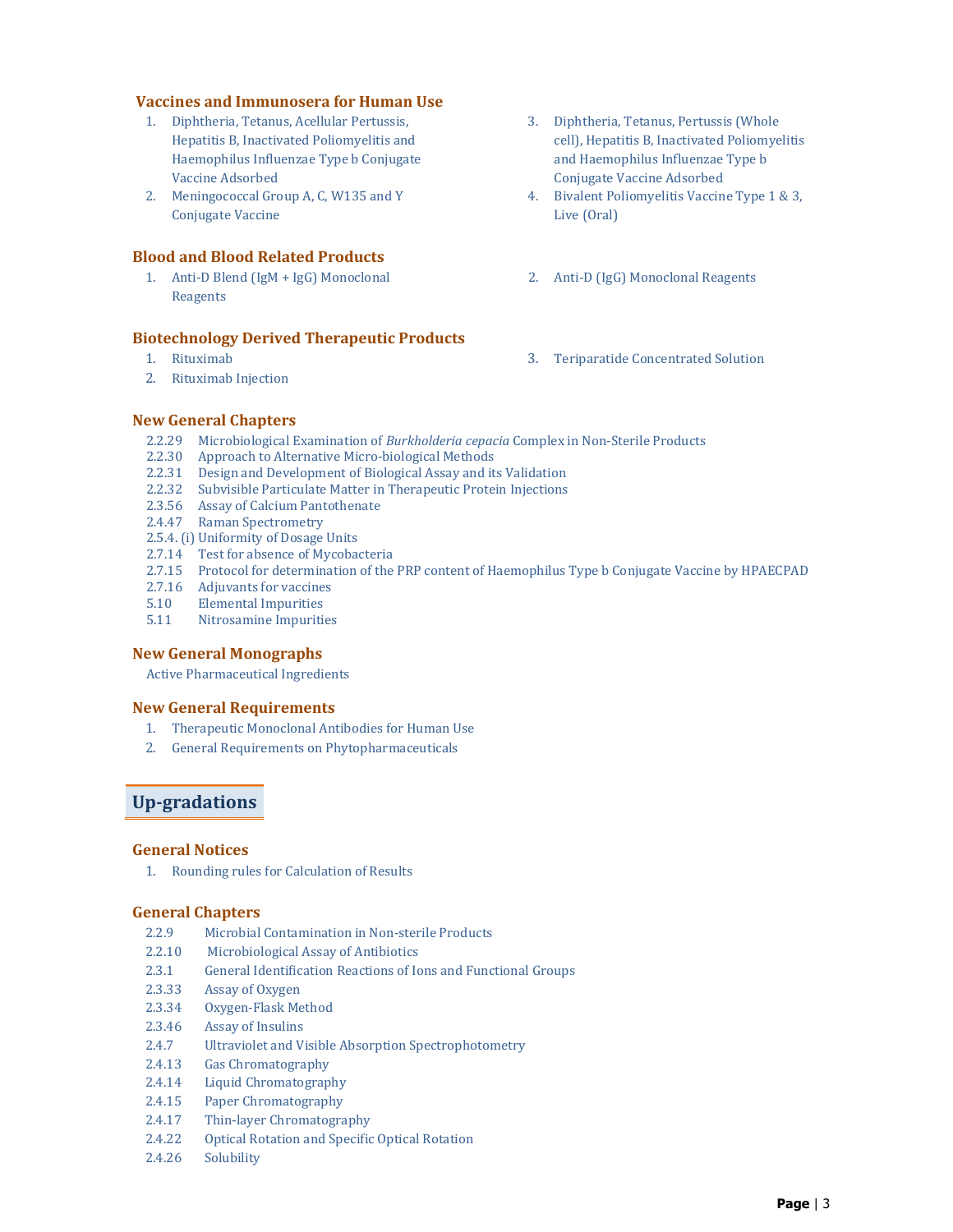- 2.4.42 Inductively Coupled Plasma Spectrometry
- 2.5.2 Dissolution
- 2.5.5 Friability of Uncoated Tablets
- 2.5.6 Content of Packaged Dosage Units
- 2.7.1 Composition of Polysaccharide Vaccines
- 2.7.2 Cell Substrates for the Production of Vaccines for Human Use
- 2.7.3 Extraneous Agents in Viral Vaccines
- 2.8.2 Assay of Human Anti-D Immunoglobulin
- 3.1 Infra-red Reference Spectra
- 3.2 Thin Layer Chromatograms of Phytopharmaceuticals, Herbs and Herbal Products
- 3.2.1 Thin Layer Chromatograms of Phytopharmaceuticals
- 3.2.2 Thin Layer Chromatograms of Herbs and Herbal Products
- 3.3 Liquid/HPTLC/Gas Chromatograms of Phytopharmaceuticals, Herbs and Herbal Products
- 3.3.1 Liquid/HPTLC/Gas Chromatograms of Phytopharmaceuticals
- 3.3.2 Liquid/HPTLC/Gas Chromatograms of Herbs and Herbal Products
- 4.1 Buffer Solutions
- 4.2 General Reagents
- 5.5 Impurities
- 5.9 Reference Substances

#### General Monographs

- 1. Capsules
- 2. Inhalation Preparations
- 3. Parenteral Preparations

#### Chemical Monographs

- 1. Amantadine Capsules
- 2. Amiloride and Hydrochlorothiazide Tablets
- 3. Aminocaproic Acid Tablets
- 4. Amitriptyline Tablets
- 5. Amlodipine Tablets
- 6. Ammonium Chloride
- 7. Amoxycillin and Potassium Clavulanate Oral Suspension
- 8. Amphotericin B
- 9. Amphotericin B Injection
- 10. Anastrozole Tablets
- 11. Anticoagulant Citrate Dextrose Solution
- 12. Anticoagulant Citrate Phosphate Dextrose Solution
- 13. Artemether and Lumefantrine Tablets
- 14. Aspartame
- 15. Aspirin Gastro-resistant and Atorvastatin Capsules
- 16. Aspirin Gastro-resistant and Rosuvastatin Capsules
- 17. Aspirin Tablets
- 18. Soluble Aspirin Tablets
- 19. Atenolol and Chlorthalidone Tablets
- 20. Atenolol Tablets
- 21. Atomoxetine Hydrochloride
- 22. Atosiban Acetate
- 23. Atracurium Besylate Injection
- 24. Azelnidipine
- 25. Azelnidipine Tablets
- 26. Bacitracin
- 27. Bacitracin Zinc
- 28. Benzoic Acid
- 29. Betamethasone Injection
- 30. Betamethasone Sodium Phosphate Tablets
- 31. Bicalutamide
- 32. Bicalutamide Tablets
- 33. Bisacodyl
- 34. Bromhexine Hydrochloride
- 35. Bromhexine Tablets
- 36. Bromocriptine Capsules
- 37. Bromocriptine Tablets
- 38. Bumetanide Tablets
- 39. Buprenorphine and Naloxone Sublingual Tablets
- 40. Buprenorphine Hydrochloride
- 41. Buprenorphine Sublingual Tablets
- 42. Calamine
- 43. Capreomycin Sulphate
- 44. Capreomycin Injection
- 45. Captopril
- 46. Captopril Tablets
- 47. Carbimazole Tablets
- 48. Carvedilol
- 49. Cefpodoxime Oral Suspension
- 50. Ceftazidime for Injection
- 51. Celecoxib
- 52. Activated Charcoal
- 53. Chlorpheniramine Tablets
- 54. Chlorthalidone
- 55. Chlorthalidone Tablets
- 56. Clemastine Tablets
- 57. Clindamycin Capsules
- 58. Clomipramine Capsules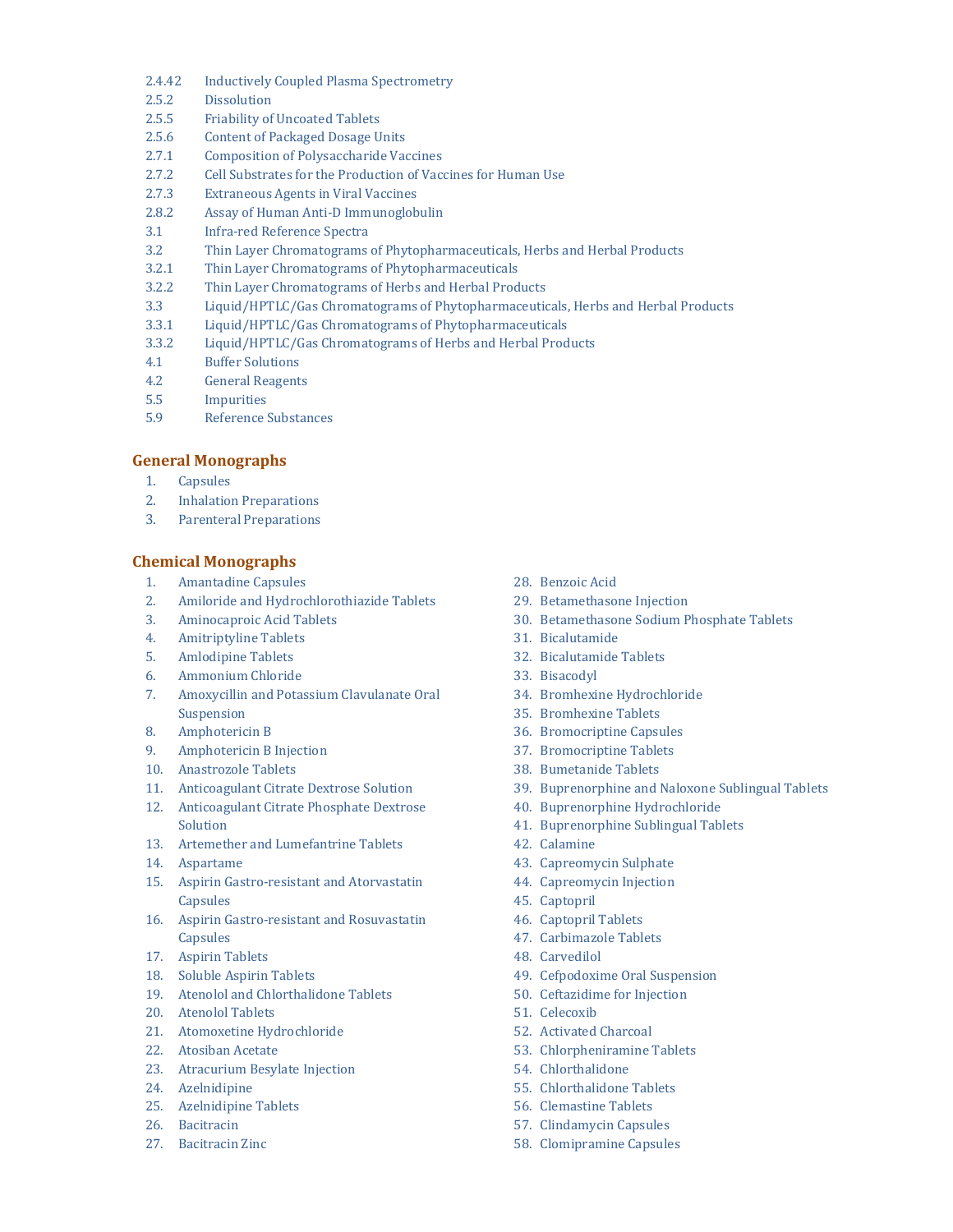- 59. Clonidine Tablets
- 60. Codeine Syrup
- 61. Codeine Tablets
- 62. Colchicine
- 63. Colchicine Tablets
- 64. Croscarmellose Sodium
- 65. Cyclizine Tablets
- 66. Cyclophosphamide
- 67. Cyclophosphamide Tablets
- 68. Cyclosporine Eye Drops
- 69. Cyproheptadine Tablets
- 70. Dalteparin Sodium
- 71. Dapsone
- 72. Deferasirox
- 73. Dexchlorpheniramine Maleate
- 74. Dextran 40 Infusion
- 75. Dextran 70 Infusion
- 76. Dicyclomine Tablets
- 77. Didanosine Gastro-resistant Capsules
- 78. Didanosine Tablets
- 79. Diethylcarbamazine Tablets
- 80. Diphenhydramine Capsules
- 81. Disulfiram
- 82. Disulfiram Tablets
- 83. Dobutamine Hydrochloride
- 84. Docetaxel Trihydrate
- 85. Dolutegravir, Lamivudine and Tenofovir Disoproxil Fumarate Tablets
- 86. Donepezil Hydrochloride
- 87. Dothiepin Hydrochloride
- 88. Doxepin Capsules
- 89. Doxorubicin Hydrochloride
- 90. Doxorubicin Injection
- 91. Doxycycline Capsules
- 92. Dydrogesterone
- 93. Dydrogesterone Tablets
- 94. Econazole Cream
- 95. Efavirenz Tablets
- 96. Enoxaparin Sodium
- 97. Ergotamine Tablets
- 98. Esmolol Hydrochloride
- 99. Esomeprazole Gastro-resistant Tablets
- 100. Ethacrynic Acid Tablets
- 101. Ethanol
- 102. Ethanol (95 Per Cent)
- 103. Ethinyloestradiol Tablets
- 104. Ethosuximide
- 105. Fingolimod Hydrochloride
- 106. Flavoxate Tablets
- 107. Fludarabine Phosphate
- 108. Fludarabine Phosphate Injection
- 109. Fludrocortisone Tablets
- 110. Fluphenazine Tablets
- 111. Flurbiprofen Tablets
- 112. Framycetin Sulphate
- 113. Glipizide Tablets
- 114. Griseofulvin
- 115. Griseofulvin Tablets
- 116. Haloperidol Tablets
- 117. Heparin sodium
- 118. Hyoscine Butylbromide Tablets
- 119. Imatinib Mesylate
- 120. Imipenem and Cilastatin Injection
- 121. Indinavir Sulphate
- 122. Indinavir Capsules
- 123. Irinotecan Hydrochloride Trihydrate
- 124. Iron Dextran Injection
- 125. Isopropyl Alcohol
- 126. Isopropyl Rubbing Alcohol
- 127. Labetalol Hydrochloride
- 128. Labetalol Injection
- 129. Labetalol Tablets
- 130. Lamivudine and Tenofovir Tablets
- 131. Lamivudine and Zidovudine Tablets
- 132. Lamivudine Tablets
- 133. Lapatinib Ditosylate
- 134. Lapatinib Tablets
- 135. Levamisole Injection
- 136. Levetiracetam
- 137. Levofloxacin Hemihydrate
- 138. Levofloxacin Infusion
- 139. Levonorgestrel
- 140. Levonorgestrel and Ethinyloestradiol Tablets
- 141. Lincomycin Hydrochloride
- 142. Lincomycin Capsules
- 143. Lorazepam
- 144. Lorazepam Injection
- 145. Lorazepam Tablets
- 146. Luliconazole
- 147. Luliconazole Lotion
- 148. Magnesium Hydroxide
- 149. Maltodextrin
- 150. Marbofloxacin Injection
- 151. Mebendazole
- 152. Mebendazole Tablets
- 153. Meclizine Tablets
- 154. Megestrol Tablets
- 155. Menotropin

166. Natamycin 167. Nitrofurantoin 168. Nitrofurantoin Tablets

170. Oestradiol Injection 171. Olanzapine Tablets

156. Menotropin for Injection

160. Metoclopramide Tablets 161. Miconazole Cream 162. Mitomycin Injection 163. Montelukast Granules 164. Nabumetone Tablets 165. Nalidixic Acid Tablets

169. Norgestrel and Ethinyloestradiol Tablets

172. Omeprazole and Domperidone Capsules 173. Omeprazole Gastro-resistant Capsules

- 157. Methadone Tablets
- 158. Methyldopa Tablets 159. Methylparaben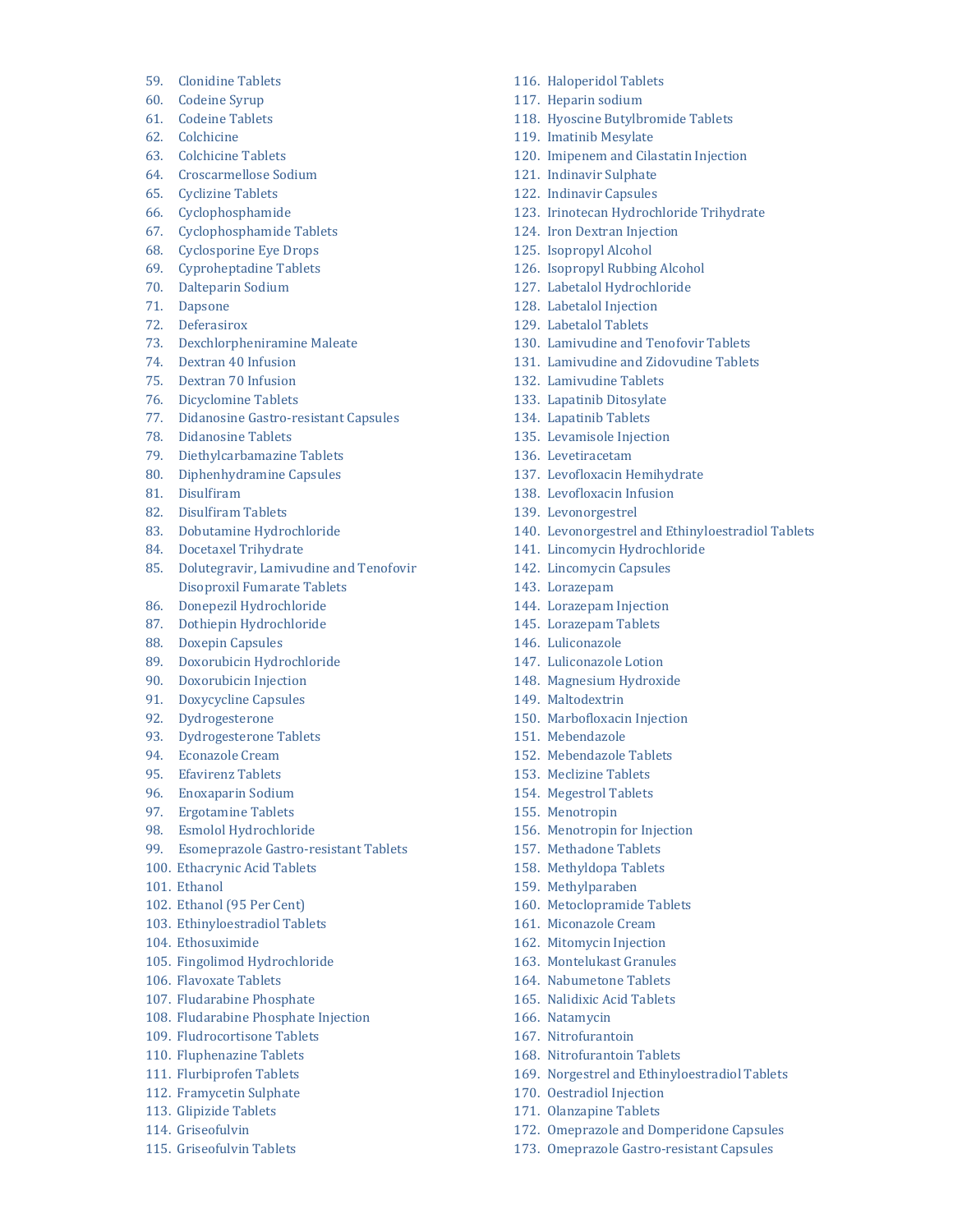- 174. Ondansetron Oral Solution
- 175. Ondansetron Tablets
- 176. Oxazepam Tablets
- 177. Oxprenolol Tablets
- 178. Oxygen
- 179. Oxygen 93 Per Cent
- 180. Oxytetracycline Capsules
- 181. Oxytetracycline Dihydrate
- 182. Oxytetracycline Hydrochloride
- 183. Oxytetracycline Hydrochloride Injection
- 184. Oxytetracycline Injection
- 185. Pantoprazole Gastro-resistant and Domperidone Prolonged-release Capsules
- 186. Pantoprazole Gastro-resistant Tablets
- 187. Paracetamol Oral Suspension
- 188. Paracetamol Paediatric Oral Suspension
- 189. Paracetamol Tablets
- 190. Penicillamine Tablets
- 191. Perphenazine Tablets
- 192. Phenindione Tablets
- 193. Phenobarbitone Tablets
- 194. Phenoxyethanol
- 195. Phenytoin sodium
- 196. Pindolol Tablets
- 197. Polyethylene Glycol 4000
- 198. Pravastatin Tablets
- 199. Pregabalin
- 200. Procainamide Tablets
- 201. Prochlorperazine Tablets
- 202. Procyclidine Tablets
- 203. Propylparaben
- 204. Propylthiouracil Tablets
- 205. Protriptyline Tablets
- 206. Pseudoephedrine Tablets
- 207. Pyridostigmine Tablets
- 208. Pyrimethamine Tablets
- 209. Quiniodochlor
- 210. Rabeprazole Gastro-resistant and Itopride Prolonged-release Capsules
- 211. Rabeprazole Gastro-resistant Tablets
- 212. Ranitidine Hydrochloride
- 213. Ranitidine Injection
- 214. Ranitidine Oral Solution
- 215. Ranitidine Tablets
- 216. Remdesivir Injection
- 217. Selegiline Tablets
- 218. Silver Sulphadiazine

#### Vitamins, Minerals, Amino Acids, Fatty Acids etc.

- 1. Ascorbic Acid
- 2. Ascorbic Acid Injection
- 3. Ascorbic Acid Tablets
- 4. Calcium Folinate Injection
- 5. Calcium Lactate
- 6. Calcium Lactate Tablets
- 7. Calcium Pantothenate
- 8. Ferrous Ascorbate
- 219. Compound Sodium Lactate Injection
- 220. Sodium Phosphate
- 221. Sodium Starch Glycolate (Type A)
- 222. Sodium Valproate Gastro-resistant Tablets
- 223. Sodium Valproate Injection
- 224. Streptokinase Injection
- 225. Sterile Water for Injections
- 226. Talc
- 227. Tamoxifen Citrate
- 228. Tamoxifen Tablets
- 229. Tenofovir Alafenamide Fumarate
- 230. Tenofovir Disoproxil Fumarate
- 231. Testosterone Propionate
- 232. Theophylline
- 233. Theophylline Injection
- 234. Theophylline Prolonged-release Tablets
- 235. Thiocolchicoside
- 236. Thiomersal
- 237. Thiotepa
- 238. Thiotepa Injection
- 239. Thyroxine Sodium
- 240. Ticagrelor
- 241. Ticagrelor Tablets
- 242. Tigecycline
- 243. Tigecycline Injection
- 244. Timolol Tablets
- 245. Tiotropium Bromide Monohydrate
- 246. Tolazamide Tablets
- 247. Topiramate
- 248. Torsemide
- 249. Torsemide Tablets
- 250. Tranexamic Acid
- 251. Tranexamic Acid Injection
- 252. Tranexamic Acid Tablets
- 253. Triamcinolone Tablets
- 254. Triamterene Capsules
- 255. Trifluoperazine Tablets
- 256. Triflupromazine Tablets
- 257. Trimethoprim and Sulphamethoxazole Tablets
- 258. Trimethoprim Tablets
- 259. Triprolidine Tablets
- 260. Urokinase
- 261. Ursodeoxycholic Acid Tablets
- 262. Vancomycin Hydrochloride
- 263. Voriconazole Injection
- 264. Warfarin Tablets

9. Folic Acid Tablets

15. Riboflavin Tablets 16. Thiamine Mononitrate

11. Phytomenadione Injection 12. Pyridoxine Tablets

14. Riboflavin Sodium Phosphate

10. Glycerin

13. Riboflavin

265. Zolmitriptan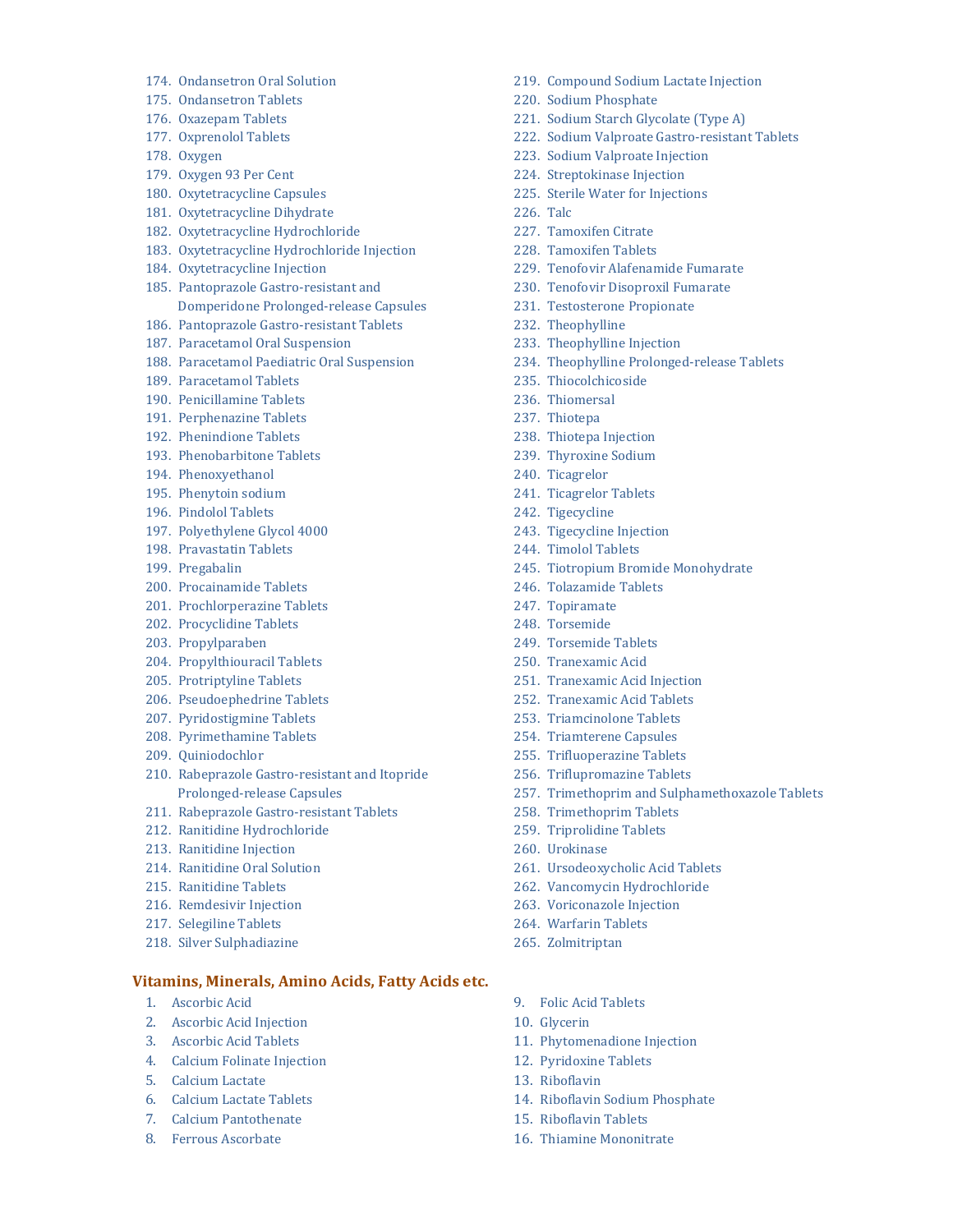17. Thiamine Tablets

#### Phytopharmaceuticals

- 1. Aegle marmelos PPI
- 2. Andrographis paniculata PPI
- 3. Curcuma longa PPI
- 4. Gymnema sylvestre PPI

### Herbs and Herbal Products

- 1. Acacia
- 2. Ajwain
- 3. Amalaki
- 4. Amaltas
- 5. Amarbel
- 6. Amla Juice Powder
- 7. Amra
- 8. Anantmula
- 9. Anise Oil
- 10. Arachis Oil
- 11. Arjuna
- 12. Arjuna Dry Extract
- 13. Artemisia
- 14. Ashwagandha
- 15. Ashwagandha Dry Extract
- 16. Asoka
- 17. Bakuci
- 18. Bala
- 19. Basil Oil (Methyl Chavicol Type)
- 20. Bassant
- 21. Bassant Dry Extract
- 22. Belladonna Leaf

### Vaccines and Immunosera for Human Use General Requirements

- 1. Vaccines
- 2. Antisera

#### **Monographs**

- 1. Adsorbed Diphtheria, Tetanus and Hepatitis B (rDNA) Vaccine
- 2. Adsorbed Diphtheria, Tetanus, Pertussis (Acellular Component) and Haemophilus influenzae Type b Conjugate Vaccine
- 3. Adsorbed Diphtheria, Tetanus, Pertussis (Acellular Component) and Hepatitis B (rDNA) Vaccine
- 4. Adsorbed Diphtheria, Tetanus, Pertussis (Acellular Component), Inactivated poliomyelitis Vaccine and Haemophilus influenzae Type b Conjugate Vaccine
- 5. Adsorbed Diphtheria, Tetanus, Pertussis (Acellular Component) and Inactivated poliomyelitis Vaccine
- 5. Lawsonia inermis PPI
- 6. Phyllanthus amarus PPI
- 7. Silybum marianum Dry Extract PPI
- 23. Belladonna Dry Extract
- 24. Belladonna Dry Extract Tablets
- 25. Belladonna Soft Extract
- 26. Belladonna Tincture
- 27. Bhibhitaki Aqueous Extract
- 28. Bhringraj
- 29. Bhuiamla Dry Extract
- 30. Birmi
- 31. Black Pepper Oil
- 32. Brahmi
- 33. Brahmi Extract
- 34. Caraway Oil
- 35. Castor Oil (Refined)
- 36. Castor Oil (Virgin)
- 37. Citronella Oil (Java Type)
- 38. Clove Bud Oil
- 39. Coconut Oil
- 40. Dill Oil
- 41. Green Coffee Bean Extract
- 42. Nutmeg Oil
- 43. Shellac

- 6. Adsorbed Pertussis (Acellular Component) Vaccine
- 7. Adsorbed Pertussis (Acellular; Co-purified) Vaccine
- 8. Diphtheria and Tetanus vaccine (Adsorbed)
- 9. Diphtheria and Tetanus vaccine (Adsorbed) for adults and adolescents
- 10. Diphtheria, Tetanus and Pertussis vaccine (Adsorbed)
- 11. Diphtheria, Tetanus, Pertussis (Whole Cell), Hepatitis B (rDNA) and Haemophilus influenzae Type b Conjugate Vaccine (Adsorbed)
- 12. Diphtheria, Tetanus, Pertussis (Whole Cell) and Hepatitis B (rDNA) Vaccine (Adsorbed)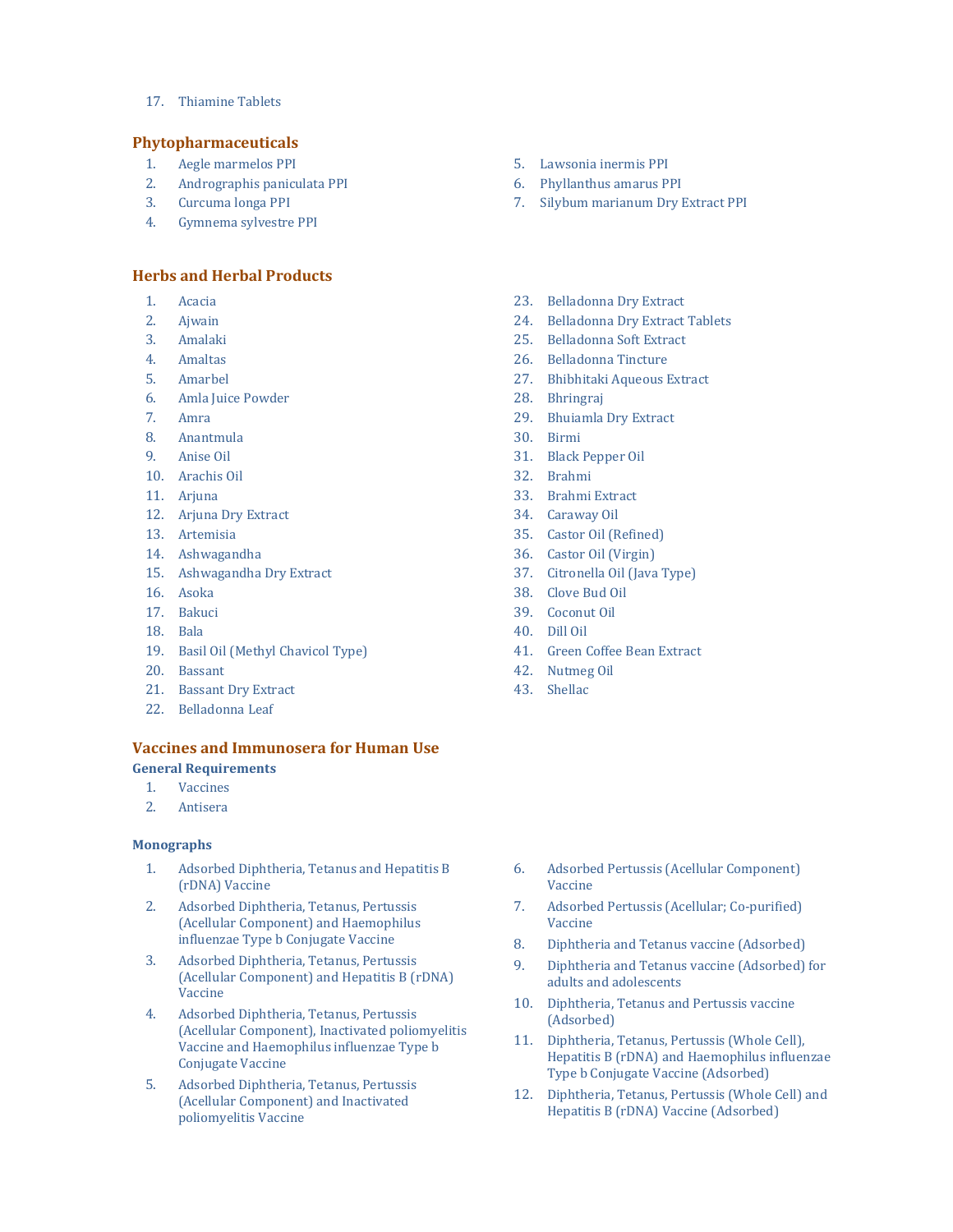- 13. Diphtheria, Tetanus, Pertussis (Whole Cell) and Haemophilus influenzae Type b Conjugate Vaccine (Adsorbed)
- 14. Diphtheria Vaccine (Adsorbed).
- 15. Diphtheria vaccine (Adsorbed) for adults and adolescents
- 16. Haemophilus influenza Type b Conjugate Vaccine
- 17. Hepatitis B Vaccine (rDNA).
- 18. Hepatitis A (Inactivated) Vaccine (Adsorbed)
- 19. Inactivated Hepatitis B Vaccine
- 20. Inactivated Influenza Vaccine (Split Virion)
- 21. Inactivated Influenza Vaccine (Surface Antigen)
- 22. Inactivated Influenza Vaccine (Whole Virion)
- 23. Influenza Vaccine (Human, Live Attenuated)
- 24. Japanese Encephalitis Vaccine (Human)
- 25. Japanese Encephalitis Live Vaccine (Human)
- 26. Japanese Encephalitis vaccine Inactivated (Adsorbed, Human)
- 27. Measles and Rubella Vaccine (Live)
- 28. Measles vaccine (Live)

#### Blood and Blood Related Products

- 1. Anti-A Blood Grouping Serum
- 2. Anti-B Blood Grouping Serum
- 3. Anti-AB Blood Grouping Serum
- 4. Anti-D (IgM) Monoclonal Blood Grouping Reagent
- 5. Anti Human Globulin (AHG) serum
- 6. Anti-D (Rho) Immunoglobulin
- 7. Anti-D Immunoglobulin for Intravenous Use

### Biotechnology Derived Therapeutic Products

- 1. Filgrastim Concentrated Solution
- 2. Follicle Stimulating Hormone
- 3. Follicle stimulating Hormone Concentrated Solution

## Allergen Products

Allergen Products

#### Veterinary Monographs

- 1. Amprolium Hydrochloride and Ethopabate Premix
- 2. Amprolium, Ethopabate and Sulphaquinoxaline Premix
- 3. Decoquinate Premix
- 4. Dimetridazole Premix
- 5. Furazolidone Premix
- 6. Levamisole Injection
- 29. Measles, Mumps and Rubella Vaccine (Live)
- 30. Group A Meningococcal Conjugate Vaccine
- 31. Meningococcal Poly saccharide Vaccine
- 32. Mumps Vaccine (Live)
- 33. Plague Vaccine
- 34. Pneumococcal Polysaccharide conjugate Vaccine (Adsorbed)
- 35. Poliomyelitis Vaccine, Live (Oral)
- 36. Rabies Vaccine, Human.
- 37. Rotavirus vaccine (Live attenuated, Oral)
- 38. Rubella vaccine (Live)
- 39. Scorpion Venom Antiserum
- 40. Tetanus Vaccine (Adsorbed)
- 41. Tick-borne Encephalitis Vaccine (Inactivated)
- 42. Typhoid Polysaccharide Vaccine
- 43. Typhoid Paratyphoid A Vaccine
- 44. Typhoid Vi Conjugate Vaccine
- 45. Typhus Vaccine
- 46. Varicella Vaccine, Live
- 47. Yellow fever Vaccine
- 8. Blood Grouping Lectins Anti-A 1
- 9. Blood Grouping Lectins Anti-H
- 10. Dried Human Anti-haemophilic Fraction
- 11. Fibrin Sealant Kit
- 12. Human Albumin
- 13. Human Normal Immunoglobulin for Intravenous use
- 14. Human Prothrombin Complex

### 4. Follicle Stimulating Hormone Injection

- 5. Pegfilgrastim
- 6. Recombinant Streptokinase Bulk Solution

- 7. Lincomycin Premix
- 8. Oxyclozanide Primix
- 9. Oxytetracycline Hydrochloride Injection
- 10. Oxytetracycline Dihydrate Injection
- 11. Pentobarbitone Injection
- 12. Thiabendazole Premix
- 13. Infectious Bursal Disease Vaccine, Live
- 14. Peste Des Petits Ruminants Vaccine, Live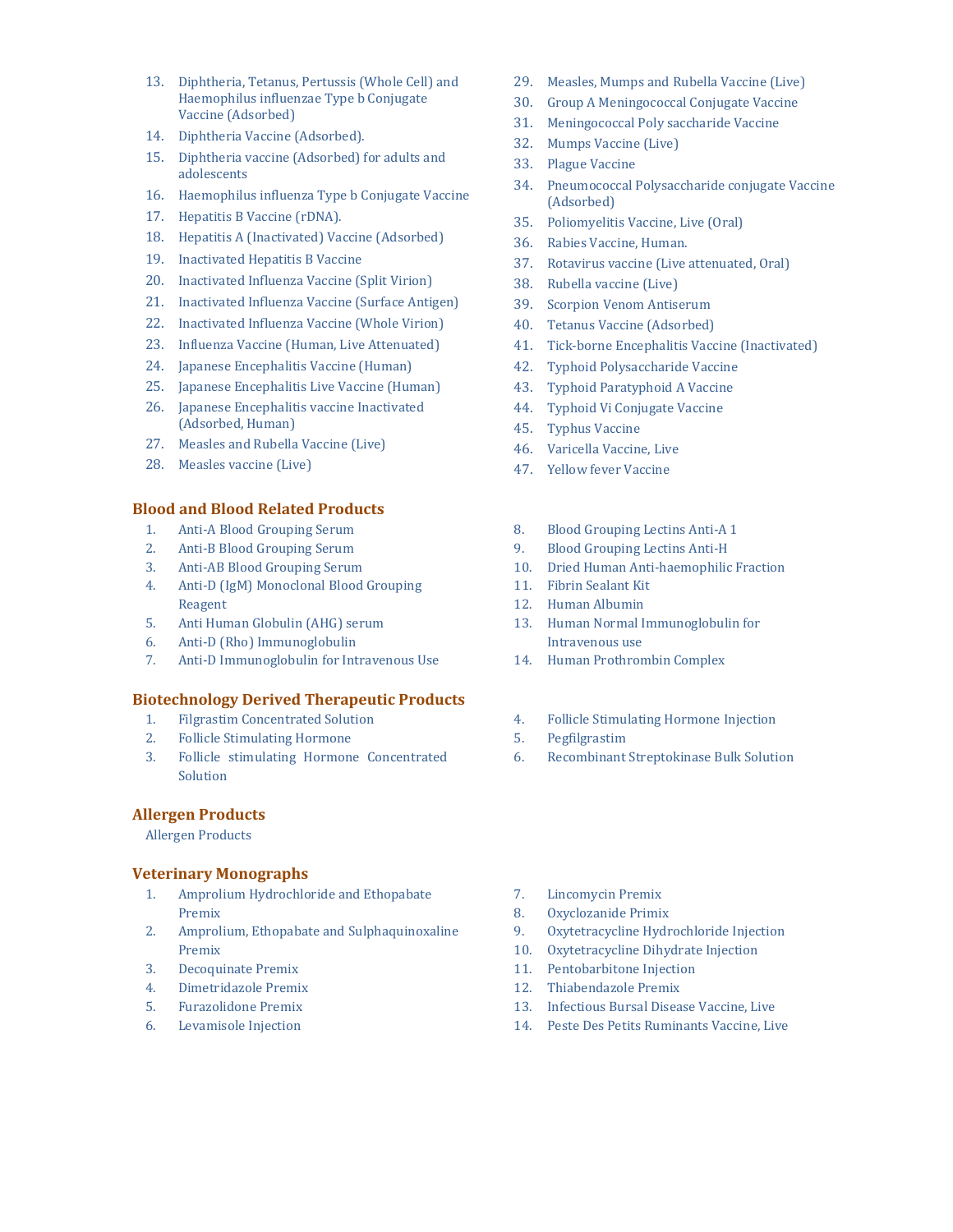## Change of Titles

#### General Chapters

- 1. From '2.4.42 Inductively Coupled Plasma Mass Spectrometry' to '2.4.42 Inductively Coupled Plasma Spectrometry'
- 2. From '2.8.2 Assay of Human Anti-D Immunoglobulin Method A' to '2.8.2 Assay of Human Anti-D Immunoglobulin'

## Monographs

- 1. From 'Dextran 40 Injection' to 'Dextran 40 Infusion'
- 2. From 'Dextran 70 Injection' to 'Dextran 70 Infusion'
- 3. From 'Sodium Starch Glycollate' to 'Sodium Starch Glycolate (Type A)'

## Monograph Rearrangement Under New Categories

#### From Chemical to 'Vitamins, Minerals, Amino Acids, Fatty Acids etc.'

- 1. Alfacalcidol
- 2. Arginine
- 3. Ascorbic Acid
- 4. Ascorbic Acid Injection
- 5. Ascorbic Acid Tablets
- 6. Calcipotriol Anhydrous
- 7. Calcipotriol Ointment
- 8. Calcitriol
- 9. Calcitriol Capsules
- 10. Calcium Carbonate
- 11. Calcium Carbonate Tablets
- 12. Calcium Chloride
- 13. Calcium Chloride Injection
- 14. Calcium Folinate
- 15. Calcium Folinate Injection
- 16. Calcium Gluconate
- 17. Calcium Gluconate Injection
- 18. Calcium Gluconate Tablets
- 19. Calcium Lactate
- 20. Calcium Lactate Tablets
- 21. Calcium Levulinate
- 22. Calcium Levulinate Injection
- 23. Calcium Pantothenate
- 24. Calcium Pantothenate Tablets
- 25. Dibasic Calcium Phosphate
- 26. Tribasic Calcium Phosphate
- 27. Calcium and Vitamin D3 Tablets
- 28. Cholecalciferol
- 29. Cholecalciferol Injection
- 30. Cholecalciferol Tablets
- 31. Cholecalciferol Concentrate (Powder Form)
- 32. Citric Acid
- 33. Citric acid monohydrate
- 34. Cyanocobalamin
- 35. Cyanocobalamin Injection
- 36. Ergocalciferol
- 37. Ergocalciferol Tablets
- 38. Ferrous Ascorbate
- 39. Ferrous Ascorbate and Folic Acid Suspension
- 40. Ferrous Ascorbate and Folic Acid Tablets
- 41. Ferrous Fumarate
- 
- 
- 
- 45. Ferrous Sulphate
- 46. Dried Ferrous Sulphate
- 47. Ferrous Sulphate Tablets
- 48. Folic Acid
- 49. Folic Acid Tablets
- 
- 
- 52. Iron and Ammonium Citrate
- 53. Iron and Folic Acid Syrup
- 54. Iron and Folic Acid Tablets
- 55. Levocarnitine
- 56. Levocarnitine Tablets
- 57. Heavy Magnesium Carbonate
- 58. Light Magnesium Carbonate
- 59. Magnesium Chloride
- 60. Heavy Magnesium Oxide
- 61. Light Magnesium Oxide
- 62. Magnesium Sulphate
- 63. Magnesium Sulphate Injection
- 64. Magnesium Trisilicate
- 65. Methylcobalamin
- 66. Nicotinamide
- 67. Nicotinamide Tablets
- 68. Nicotinic Acid
- 69. Nicotinic Acid Tablets
- 70. D-Panthenol
- 71. Pepsin
- 72. Phytomenadione
- 73. Phytomenadione Injection
- 74. Potassium Chloride
- 75. Potassium Chloride for Injection
- 76. Potassium Citrate
- 
- 
- 42. Ferrous Fumarate Tablets
- 43. Ferrous Gluconate
- 44. Ferrous Gluconate Tablets
- 
- 
- 
- 
- 
- 50. Folic Acid and Methylcobalamin Tablets
- 51. Glycine